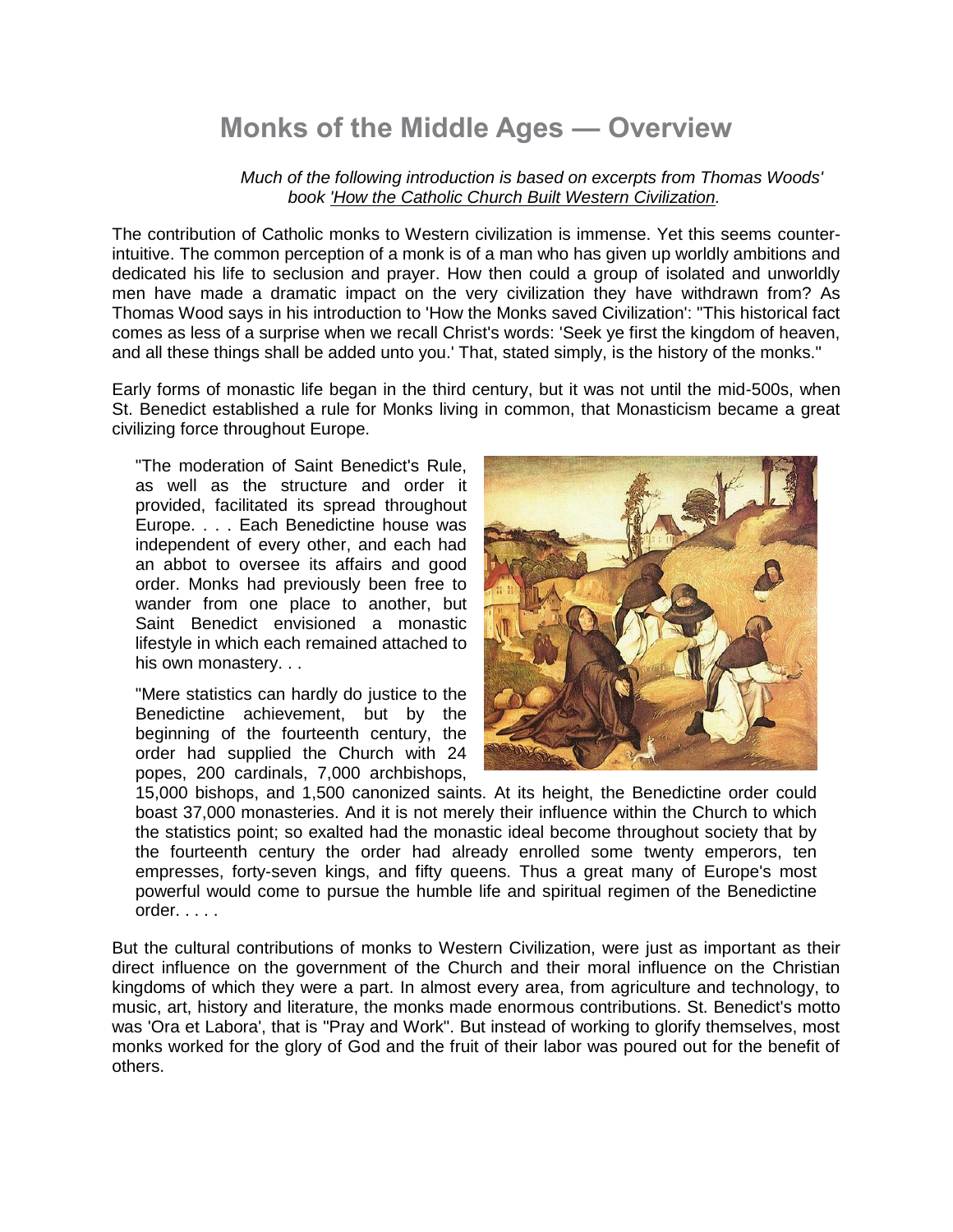A few of the contributions of Monks to Christian civilization that are developed in Thomas Wood's article are listed here:



### **Practical Arts**

- Innovations in agriculture: introduced new crops and farming methods, improved irrigation.
- Innovations in animal husbandry and selective breeding of animals.
- Drained swamps, cleared forests, cultivated the wilderness, and planted orchards.
- Planted vineyards, improved production of wine, beer, and cheese. Invented Champagne.
- Restored respect and honor to manual labor, raised status and dignity of servants.

## **Technical Skills**

- Pioneered the use of water power for irrigations, milling grain, and tanning cloth.
- Diffused new techniques in metallurgy and iron production.
- Developed simple machines, including clocks and farming equipment.
- Experimented with manned flight as early as the 11th century.
- Made advancements in clock making and other small machinery.

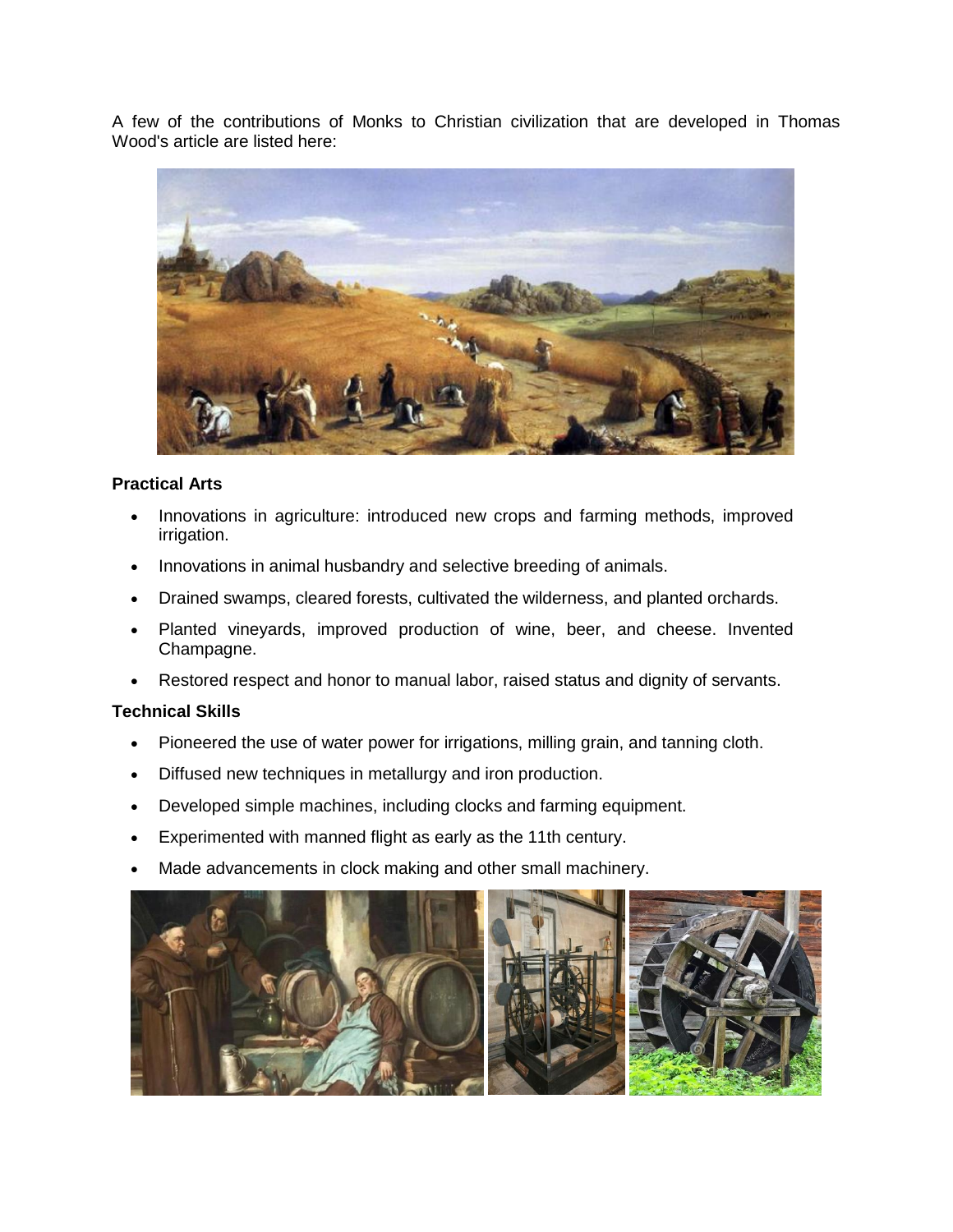"Monks were the "the skillful and unpaid technical advisers of [medieval Europe] . . whether it be the mining of salt, lead, iron, alum, or gypsum, or metallurgy, quarrying marble, running cutler's shops and glassworks, or forging metal plates, there was no activity at all in which the monks did not display creativity and a fertile spirit of research. Utilizing their labor force, they instructed and trained it to perfection. Monastic know-how [would] spread throughout Europe."

## **Charitable Works**

- Monasteries served as Inns, schools, libraries, and hospitals.
- They offered alms to the poor and free food and lodging to all visitors. (Woods refers to entire chapter on Christian charity)

#### $\bullet$ **Literary Works**

- Copied ancient Latin classics, both Christian and pagan, maintained the largest libraries of the Middle Ages.
- Monks Scholars and teachers of the ancient classics as well as copyists. Aristotle, Cicero, Lucian, Pliny, Virgil, Horace, Seneca and many more were preserved.
- Many Monasteries specialized in particular branches of knowledge (Medicine, law, history, Greek, Philosophy, painting, etc.) Monk scholars laid the foundation of the University system.
- Educated young monks and nobles, preserved literacy. Monastery schools established throughout realm of Charlemagne.
- Developed "illumination" of manuscripts into a great art form. Book of Kells, Lindisfarne Gospels, etc., are masterpieces of medieval art.
- Many important historians, theologians, and scientists of the Middle Ages were monks.



"They not only established the schools, and were the schoolmasters in them, but also laid the foundations for the universities. They were the thinkers and philosophers of the day and shaped the political and religious thought. To them, both collectively and individually, was due the continuity of thought and civilization of the ancient world with the later Middle Ages and with the modern period."